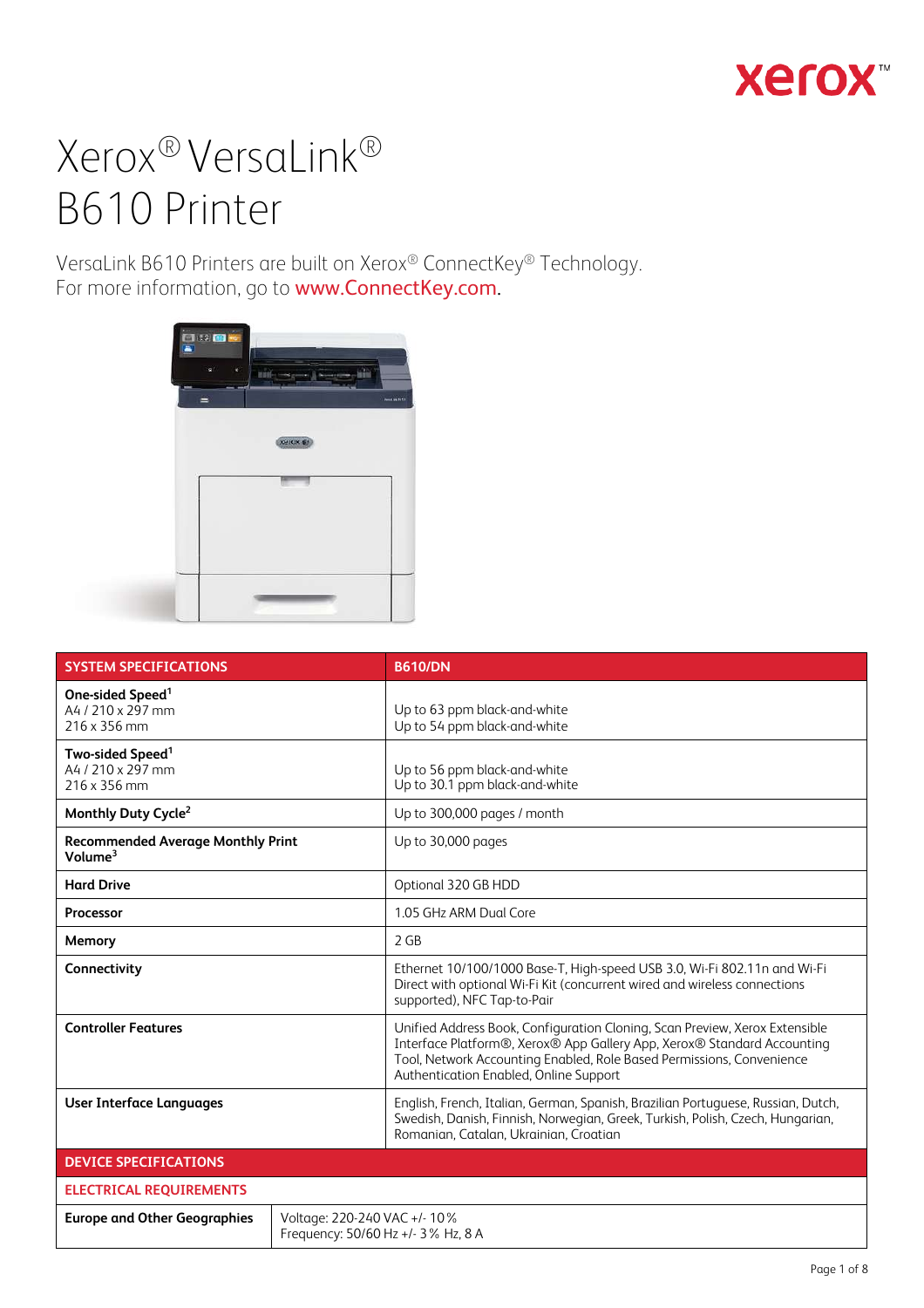| <b>POWER CONSUMPTION</b>                              |                                                  |              |               |               |
|-------------------------------------------------------|--------------------------------------------------|--------------|---------------|---------------|
| <b>Continuous Print4</b>                              | Maximum: 900 watts or less                       |              |               |               |
| Ready (Standby) <sup>4</sup>                          | 72 watts or less                                 |              |               |               |
| <b>Energy Saver (Sleep Mode)4</b>                     | 0.9 watts or less                                |              |               |               |
| Power Off Mode <sup>4</sup>                           | 0.3 watts or less                                |              |               |               |
| <b>OPERATING ENVIRONMENT</b>                          |                                                  |              |               |               |
| <b>Required Temperature Range</b><br>(Storage)        | 0° to 35° C                                      |              |               |               |
| <b>Required Temperature Range</b><br>(Operating)      | 10 to 32°C                                       |              |               |               |
| <b>Required Relative Humidity</b>                     | 15% to 85%                                       |              |               |               |
| <b>Sound Power Levels</b><br>Running<br>Standby       | $70$ dB( $a$ ) or less<br>$42 dB(a)$ or less     |              |               |               |
| <b>Sound Pressure Levels</b><br>Running<br>Standby    | 56.8 $dB(a)$ or less<br>$27.1$ dB( $a$ ) or less |              |               |               |
| Boot Time (from Off to UI<br>Ready)                   | Less than 79 seconds                             |              |               |               |
| <b>Warm-up Time (from Sleep to</b><br>UI Ready)       | Less than 47 seconds                             |              |               |               |
| <b>DIMENSIONS AND WEIGHT</b><br>(UNPACKAGED)          | <b>WIDTH</b>                                     | <b>DEPTH</b> | <b>HEIGHT</b> | <b>WEIGHT</b> |
| <b>B610/DN</b>                                        | 427.4 mm                                         | 465.5 mm     | 443.4 mm      | 22.3 kg       |
| 550-sheet Tray                                        | 420 mm                                           | 464.5 mm     | 123 mm        | 6.6 kg        |
| <b>High Capacity Feeder</b><br>(includes Caster Base) | 724.2 mm                                         | 772.1 mm     | 459 mm        | 19.7 kg       |
| <b>Stand (includes Caster Base)</b>                   | 724.2 mm                                         | 772.1 mm     | 336 mm        | 16.6 kg       |
| <b>Caster Base</b>                                    | 724.2 mm                                         | 772.1 mm     | 90 mm         | 8.5 kg        |
| <b>Mailbox</b>                                        | 450.8 mm                                         | 477.6 mm     | 248.0 mm      | 5.3 kg        |
| Finisher                                              | 450.8 mm                                         | 411.0 mm     | 248.0 mm      | $6.8$ kg      |
| <b>DIMENSIONS AND WEIGHT</b><br>(PACKAGED)            | <b>WIDTH</b>                                     | <b>DEPTH</b> | <b>HEIGHT</b> | <b>WEIGHT</b> |
| <b>B610/DN</b>                                        | 580 mm                                           | 634 mm       | 607 mm        | 28 kg         |
| 550-sheet Tray                                        | 535 mm                                           | 584 mm       | 248 mm        | 8.5 kg        |
| <b>High Capacity Feeder</b>                           | 568 mm                                           | 663 mm       | 711 mm        | 38 kg         |
| Cabinet                                               | 584 mm                                           | 629 mm       | 597 mm        | 28 kg         |
| <b>Stand / Caster Base</b>                            | 585 mm                                           | 619 mm       | 330 mm        | 18 kg         |
| <b>Mailbox</b>                                        | 573 mm                                           | 518 mm       | 386 mm        | 7.8 kg        |
| Finisher                                              | 573 mm                                           | 398 mm       | 386 mm        | 8.8 kg        |
| <b>Wireless Network Adapter</b><br>(Wi-Fi Kit)        | 188 mm                                           | 136 mm       | 55 mm         | $0.1$ kg      |
| <b>Hard Drive</b>                                     | 116 mm<br>46 mm<br>178 mm<br>$0.18$ kg           |              |               |               |
| <b>CERTIFICATIONS</b>                                 |                                                  |              |               |               |

To view the latest list of certifications, go to **www.xerox.com/OfficeCertifications**.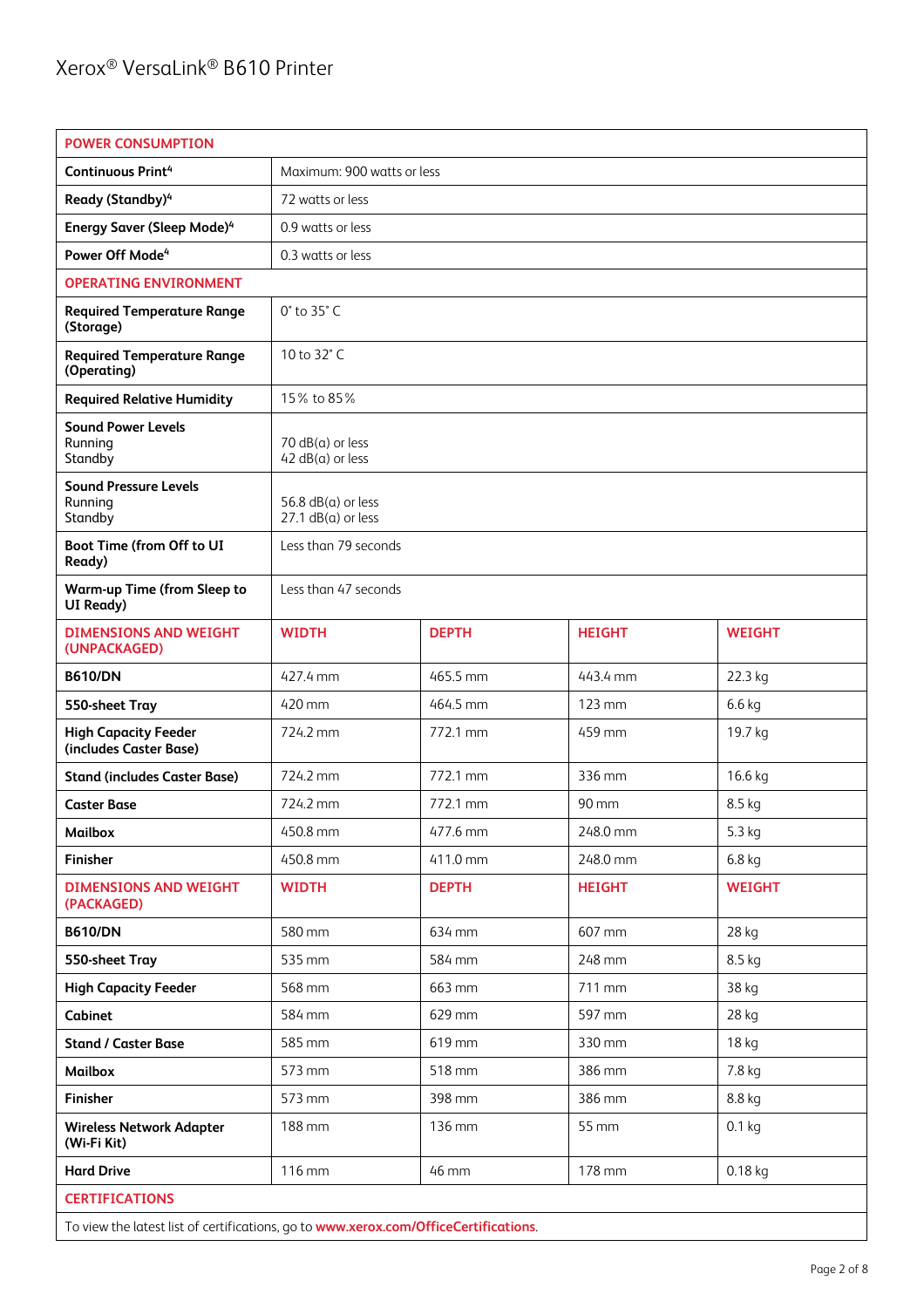## Xerox® VersaLink® B610 Printer

| <b>PRINT</b>                      |                                                                                                                                                                                                                                                                                                                                                                                                                                                                                                                                                                                                                                                                                                                                                                                                                                                  |
|-----------------------------------|--------------------------------------------------------------------------------------------------------------------------------------------------------------------------------------------------------------------------------------------------------------------------------------------------------------------------------------------------------------------------------------------------------------------------------------------------------------------------------------------------------------------------------------------------------------------------------------------------------------------------------------------------------------------------------------------------------------------------------------------------------------------------------------------------------------------------------------------------|
| <b>First-print-out Time</b>       | As fast as 7.1 seconds                                                                                                                                                                                                                                                                                                                                                                                                                                                                                                                                                                                                                                                                                                                                                                                                                           |
| <b>Print Resolution</b>           | Up to 1200 x 1200 dpi                                                                                                                                                                                                                                                                                                                                                                                                                                                                                                                                                                                                                                                                                                                                                                                                                            |
| <b>Page Description Languages</b> | PCL® 5e, 6<br><b>PDF</b><br><b>XPS</b><br><b>TIFF</b><br><b>JPEG</b><br>HP-GL<br>Adobe® PostScript® 3™                                                                                                                                                                                                                                                                                                                                                                                                                                                                                                                                                                                                                                                                                                                                           |
| <b>Maximum Print Area</b>         | 4 mm from lead edge of paper, 2 mm from Side and Trail edges of paper                                                                                                                                                                                                                                                                                                                                                                                                                                                                                                                                                                                                                                                                                                                                                                            |
| <b>Print Features</b>             | <b>Application Defaults</b><br>Banner Pages Enable / Disable<br><b>Bi-directional Real-time Status</b><br><b>Booklet Layout</b><br>Draft Mode<br>Fit to new paper size<br>Job Identification (Print ID or Banner, Print ID in margins on first page only or all pages)<br>Job Monitoring (Client or Local User Interface)<br>LAN Fax (requires Fax Kit)<br>N-up Page Layout (up to 16 pages per sheet)<br>Paper Selection by Attribute<br>Personal Print<br>Print Around Enable / Disable<br>Print from USB<br>Sample Set<br>Saved Job<br>Scaling<br>Secure Print<br>Skip Blank Pages<br>Special Pages (exception page programming: covers, inserts, exceptions pages)<br>Store and Recall Driver Settings<br>Stored Jobs Deletion<br>Two-sided Printing (as default)<br>Watermark (predefined and custom)<br><b>Earth Smart Driver Settings</b> |
| <b>Print from USB</b>             | Allows walk-up printing from Type A USB port<br>Supports direct printing from computer via Type B USB port<br>Supported file formats: PDF, JPEG, TIFF, XPS, PDF/A                                                                                                                                                                                                                                                                                                                                                                                                                                                                                                                                                                                                                                                                                |
| <b>Operating Systems</b>          | Windows <sup>®</sup> 7, 8, 8.1, 10<br>Windows Server 2008 SP2, Server 2008 R2 SP1, Server 2012, Server 2012 R2, Server 2016<br>macOS <sup>®</sup> 10.11, 10.12, 10.13<br>Citrix®<br>Redhat <sup>®</sup> Enterprise Linux <sup>®</sup><br>Fedora Core<br>IBM <sup>®</sup> AIX <sup>®</sup><br>HP-UX®<br>Oracle <sup>®</sup> Solaris<br><b>SUSE®</b><br><b>SAP®</b><br>Note: For information about supported versions for the above operating systems, please visit our<br>Drivers & Downloads page and specify your device at www.support.xerox.com                                                                                                                                                                                                                                                                                               |
| Fonts                             | PostScript fonts: 136<br>PCL fonts: 83                                                                                                                                                                                                                                                                                                                                                                                                                                                                                                                                                                                                                                                                                                                                                                                                           |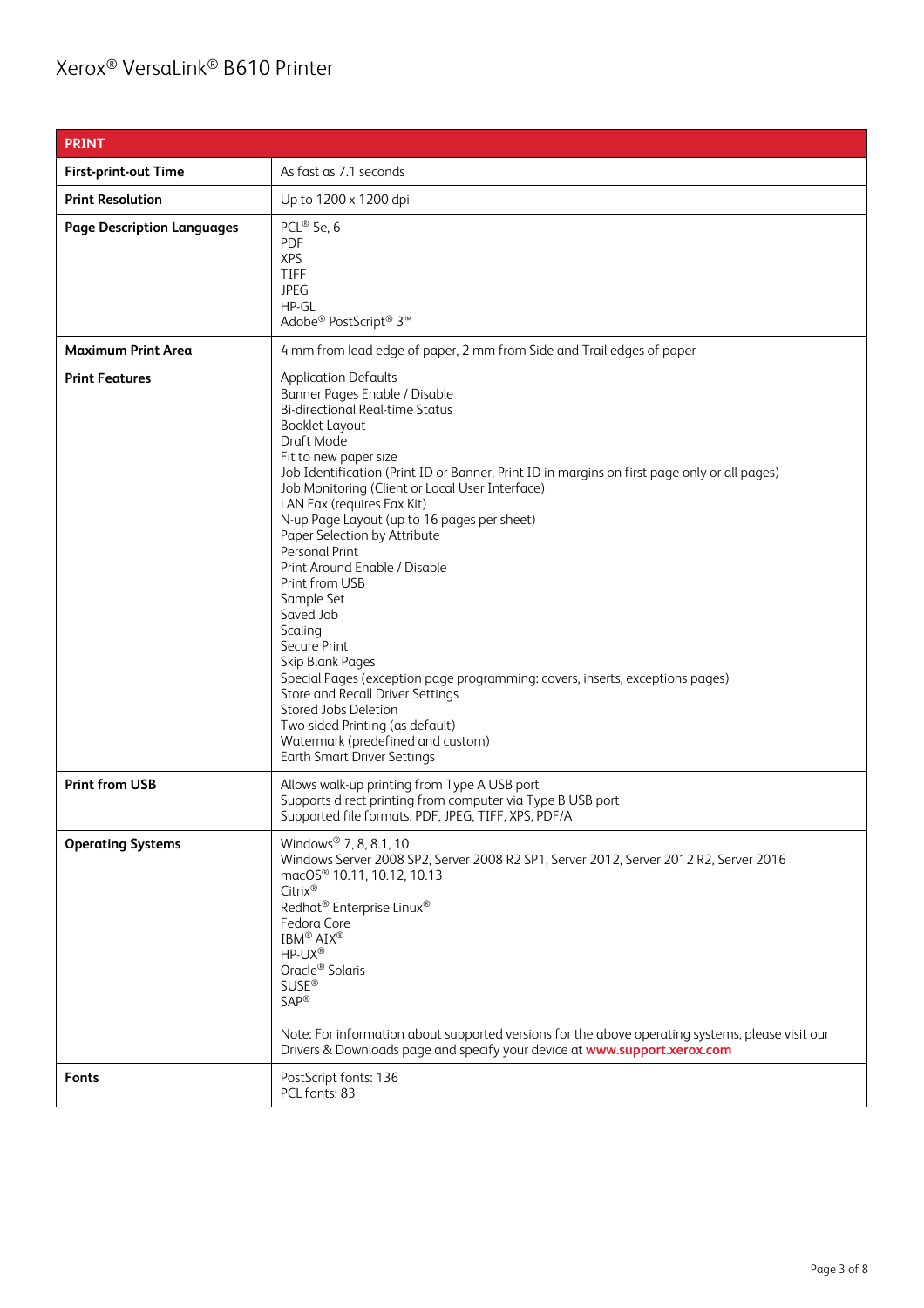| Xerox <sup>®</sup> Global Print Driver <sup>®</sup>                                                              | A truly universal print driver that lets IT administrators install, upgrade and manage Xerox® and non-<br>Xerox <sup>®</sup> devices from a single driver. It provides a consistent, easy-to-use interface for end-users,<br>reducing the number of support calls, and simplifying print services management.                                                                                                                                                                                      |  |
|------------------------------------------------------------------------------------------------------------------|----------------------------------------------------------------------------------------------------------------------------------------------------------------------------------------------------------------------------------------------------------------------------------------------------------------------------------------------------------------------------------------------------------------------------------------------------------------------------------------------------|--|
| Xerox <sup>®</sup> Pull Print Driver                                                                             | Makes it easy for IT managers to qualify, deploy and manage all print devices using a single driver<br>in a Pull Print environment. Uses a single queue and single driver. The Xerox® Pull Print Driver extends<br>convenience across a broad range of printing assets. IT administrators no longer need to manage<br>and configure multiple drivers. Used in conjunction with Equitrac Office®, Ysoft® SafeQ®, Pharos®<br>and others.                                                             |  |
| <b>NETWORK SCANNING - SOFTWARE SOLUTIONS</b>                                                                     |                                                                                                                                                                                                                                                                                                                                                                                                                                                                                                    |  |
| Xerox <sup>®</sup> ConnectKey Apps<br>(Found at the Xerox App<br>Gallery)                                        | Increase user productivity by simplifying and shortening everyday tasks. Unlike traditional software,<br>ConnectKey Apps do not require a dedicated server, PC or IT resource. Instead, simply download<br>these lightweight, serverless ConnectKey Apps to the ConnectKey-enabled device.                                                                                                                                                                                                         |  |
| <b>MOBILE SOLUTIONS AND MOBILE DEVICE APPS</b>                                                                   |                                                                                                                                                                                                                                                                                                                                                                                                                                                                                                    |  |
| Apple <sup>®</sup> AirPrint <sup>®</sup>                                                                         | Print email, photos and important office documents directly from an Apple iPhone® or iPad® with no<br>drivers to install and no cables to connect. With AirPrint, an iPhone or iPad automatically locates and<br>connects to the AirPrint-enabled device over the office Wi-Fi network.                                                                                                                                                                                                            |  |
| Google Cloud Print <sup>™</sup>                                                                                  | Google Cloud Print connects print devices to the web, enabling users to print the applications they<br>use every day from smartphones, tablets, Chromebook™ notebook computers and any other web-<br>connected device.                                                                                                                                                                                                                                                                             |  |
| Mopria <sup>®</sup> Certified                                                                                    | ConnectKey Technology-enabled print devices are Mopria® certified. Mopria® certification ensures<br>you can print wirelessly from your Mopria® supported (Android) smart phone, tablet and other<br>mobile devices instantly and easily.                                                                                                                                                                                                                                                           |  |
| Xerox <sup>®</sup> @printbyXerox App                                                                             | @printbyXerox App is a free service that allows secure printing from any email-enabled device<br>(computer, phone, tablet, iOS, Android <sup>™</sup> , Google <sup>®</sup> Chromebook™ and more) to a Xerox® printer or<br>MFP using a single email address with no IT intervention. No training is needed. End-users simply<br>send attachments to the email address, and release them at the MFP panel.                                                                                          |  |
| Xerox <sup>®</sup> Print Service Plug-in for<br>Android <sup>™</sup> (Free at Google Play <sup>™</sup><br>Store) | The Xerox® Print Service Plug-in for Android KitKat (4.4 or greater) devices streamlines mobile<br>printing without third-party apps or additional print drivers. You can easily print photos, Web pages<br>and documents when your mobile device is connected to multifunction printers using a wireless<br>network. A robust print option set includes two-sided printing, stapling and secure code release. A free<br>download is available from the Google Play™ store.                        |  |
| Xerox <sup>®</sup> Mobile Link App (Free at<br>Google Play™ Store and Apple®<br>App Store)                       | The Xerox® Mobile Link App allows you to scan, email and fax from your phone or tablet by<br>connecting with our multifunction printers and send data to and print data from cloud storage. It is<br>easy to create Mobile Link One-Touch Workflows between a mobile device and a multifunction<br>printer. Using a manual address or QR code identification for pairing, automatic device discovery<br>makes it easy to find and pair a mobile device with a nearby Xerox® multifunction printer. |  |
| Xerox <sup>®</sup> Workplace Suite<br>and Xerox <sup>®</sup> Workplace Cloud                                     | Xerox® Workplace Suite is a modular set of workflows designed to save customers time and money<br>by providing effective control over their print fleet, while enabling worker productivity and mobility<br>through a set of robust workflows. Xerox enables ultimate customer flexibility by offering these<br>capabilities in both an on-premises server version (Workplace Suite) and with a cloud based-version<br>(Workplace Cloud) of this solution.                                         |  |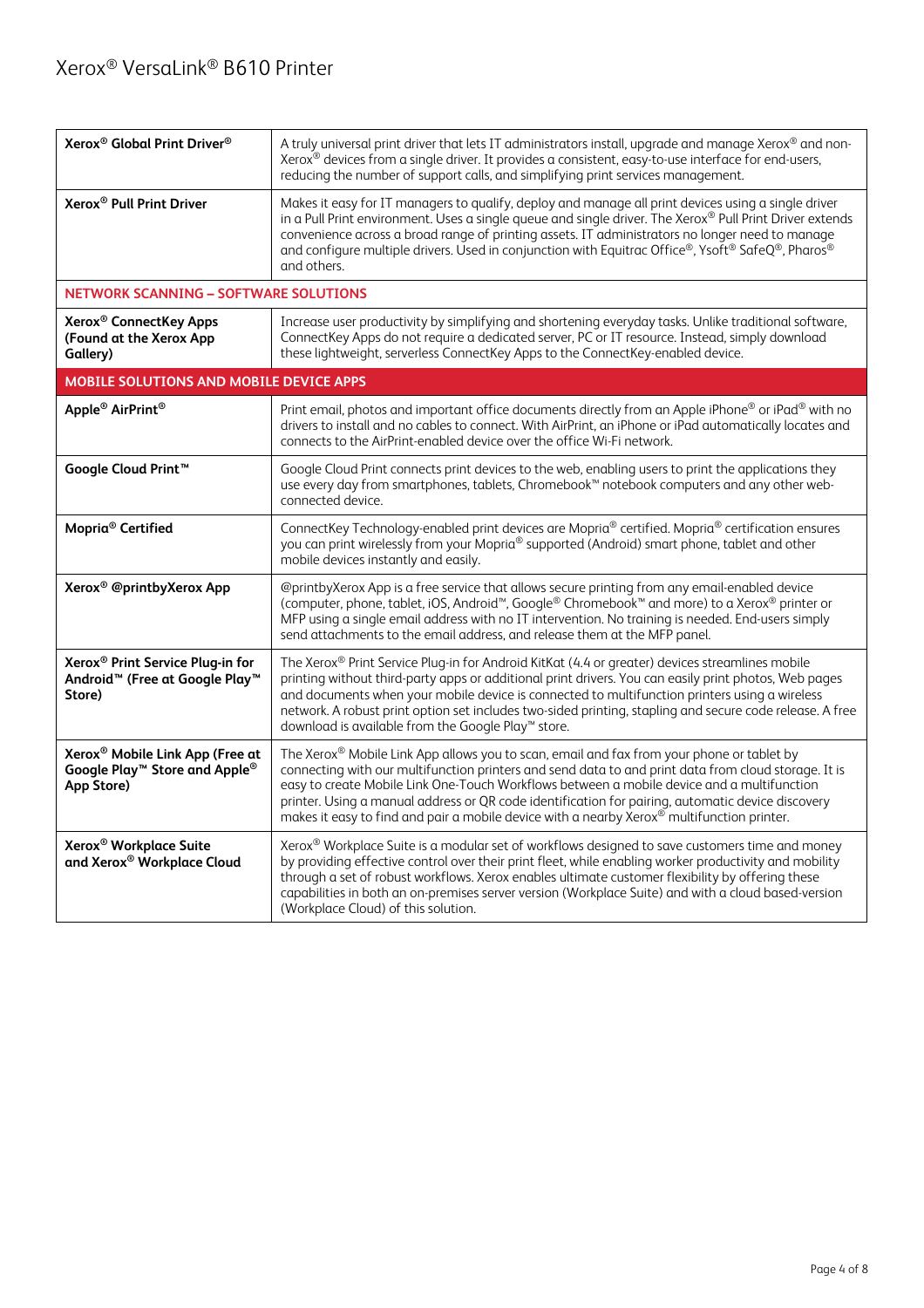| <b>SECURITY</b>          |                                                                                                                                                                                                                                                                                                                                                                                                                                                                                                                                                                                                                                                                                                                                                                                 |
|--------------------------|---------------------------------------------------------------------------------------------------------------------------------------------------------------------------------------------------------------------------------------------------------------------------------------------------------------------------------------------------------------------------------------------------------------------------------------------------------------------------------------------------------------------------------------------------------------------------------------------------------------------------------------------------------------------------------------------------------------------------------------------------------------------------------|
| <b>Security Features</b> | <b>Access Controls</b><br>AES 256-bit Encryption<br>Audit Log<br>Certificate Path Validation<br>Certificate Revocation List (CRL)/Status Protocol (OCSP)<br>Detection of external programme falsification (XCP Plug-in)<br>Cisco <sup>®</sup> Identity Services Engine (ISE) Integration<br>Domain Filtering<br>FIPS 140-2<br><b>Firmware Verification</b><br>Immediate Disk Overwrite*<br>IP Address Filtering<br><b>IPsec</b><br>Network Authentication<br>Port Filtering<br>Pre-installed Self-Signed Certificates<br><b>Role Based Permissions</b><br>Secure Print<br>Security Certificate Management<br>Smart Card Enablement (CAC/PIV/.NET)<br>SNMP <sub>v3</sub><br>Status Protocol (OCSP)<br>TLS/SSL<br>Trusted Platform Module (TPM)<br>*Requires HDD/Productivity Kit |
| <b>ACCOUNTING</b>        |                                                                                                                                                                                                                                                                                                                                                                                                                                                                                                                                                                                                                                                                                                                                                                                 |
|                          | XEROX <sup>®</sup> STANDARD ACCOUNTING / NETWORK ACCOUNTING (STANDARD)                                                                                                                                                                                                                                                                                                                                                                                                                                                                                                                                                                                                                                                                                                          |
| <b>Tracking</b>          | Copy, Print, Fax, Scan and Email usage                                                                                                                                                                                                                                                                                                                                                                                                                                                                                                                                                                                                                                                                                                                                          |
| Accounting               | Xerox <sup>®</sup> Standard Accounting Tool<br>Up to 9,999 User Accounts<br>Up to 500 General Accounts<br>Network Accounting (Job Based Accounting)<br>Up to 60,000 User IDs; Up to 60,000 Account IDs<br>Up to 14,000 Accounting Records (transactions)                                                                                                                                                                                                                                                                                                                                                                                                                                                                                                                        |
| <b>Features</b>          | Administrator can manage the feature via the Embedded Web Server.                                                                                                                                                                                                                                                                                                                                                                                                                                                                                                                                                                                                                                                                                                               |
|                          | ACCOUNTING OPTIONS – NETWORK ACCOUNTING (ALLOWS CENTRAL SERVER TO MANAGE ALL ACCOUNTING)                                                                                                                                                                                                                                                                                                                                                                                                                                                                                                                                                                                                                                                                                        |
|                          | • Enhanced network accounting with up-to-the-minute data on how the system is being used<br>• Comprehensive management and enterprise scale tracking and reporting of device usage of copy,<br>print, scan and server fax<br>. Numerous solutions are available through Xerox Alliance Partners. For details visit www.xerox.com<br>• Security enhancements include simultaneous support for HTTP/HTTPS protocols<br>• Device requests account authentication from third party server enabling larger databases of users<br>and accounts<br>• Accept Authentication Login at control panel and pass to third party Networking Account<br>• Interface with third party accounting terminal for accounting user interface                                                         |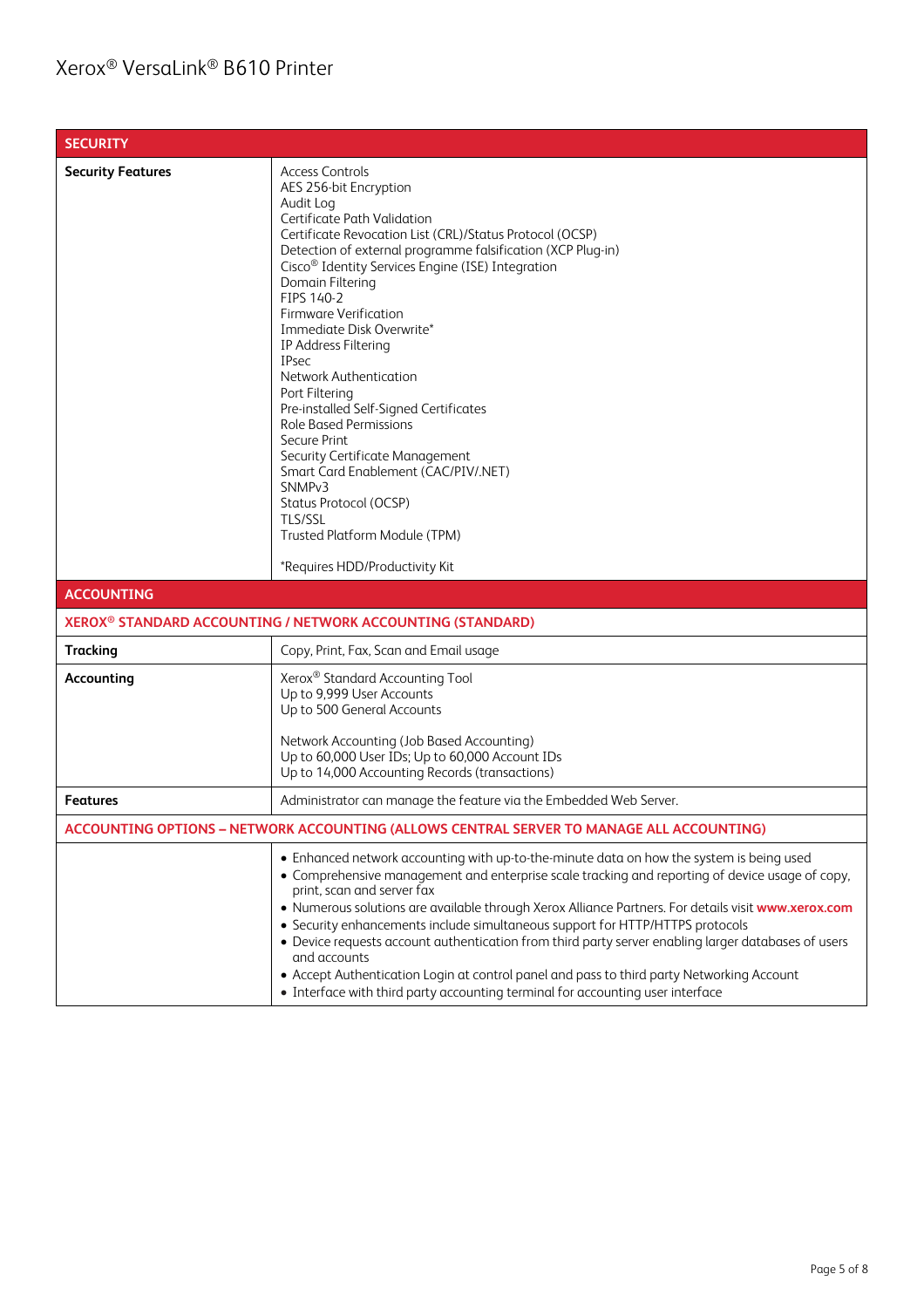## Xerox® VersaLink® B610 Printer

| <b>PAPER HANDLING</b>                                                    |                                                                |                                                           |                                               |
|--------------------------------------------------------------------------|----------------------------------------------------------------|-----------------------------------------------------------|-----------------------------------------------|
| <b>BYPASS TRAY</b>                                                       |                                                                |                                                           |                                               |
| Capacity <sup>5</sup>                                                    | 150 sheets                                                     |                                                           |                                               |
| <b>Sizes</b>                                                             | Custom sizes: 76 x 127 mm to 216 x 356 mm                      |                                                           |                                               |
| Weights<br>One-sided:<br>Two-sided:                                      | 60 to 220 gsm<br>60 to 176 gsm                                 |                                                           |                                               |
| <b>Media Types</b>                                                       | Plain Paper<br>Bond<br>Punched<br>Pre-Printed                  | Recycled<br>Envelopes<br>Labels<br>Lightweight Card Stock | <b>Card Stock</b><br>Letterhead<br>Custom 1-5 |
| <b>TRAY 1</b>                                                            |                                                                |                                                           |                                               |
| Capacity <sup>5</sup>                                                    | 550 sheets                                                     |                                                           |                                               |
| <b>Sizes</b>                                                             | Custom sizes: 76.2 x 190 mm to 216 x 356 mm                    |                                                           |                                               |
| Weights<br>One-sided:<br>Two-sided:                                      | 60 to 220 gsm<br>60 to 176 gsm                                 |                                                           |                                               |
| <b>Media Types</b>                                                       | Pre-Printed<br>Recycled<br>Envelopes (Tray 1 only)             | Labels<br>Lightweight Card Stock<br>Card Stock            | Letterhead<br>Custom 1-5                      |
| <b>UP TO 4 ADDITIONAL TRAYS (OPTIONAL)</b>                               |                                                                |                                                           |                                               |
| Capacity <sup>5</sup>                                                    | 550 sheets                                                     |                                                           |                                               |
| <b>Sizes</b>                                                             | Custom sizes: 76.2 x 190 mm to 216 x 356 mm                    |                                                           |                                               |
| Weights<br>One-sided:<br>Two-sided:                                      | 60 to 220 gsm<br>60 to 176 gsm                                 |                                                           |                                               |
| <b>Media Types</b>                                                       | Pre-Printed<br>Recycled<br>Envelopes (Tray 1 only)             | Labels<br>Lightweight Card Stock<br><b>Card Stock</b>     | Letterhead<br>Custom 1-5                      |
| HIGH CAPACITY FEEDER (OPTIONAL - CAN BE COMBINED WITH 1 ADDITIONAL TRAY) |                                                                |                                                           |                                               |
| Capacity <sup>5</sup>                                                    | 2000 sheets                                                    |                                                           |                                               |
| <b>Sizes</b>                                                             | Standard sizes: A4 SEF                                         |                                                           |                                               |
| Weights<br>One-sided:<br>Two-sided:                                      | 60 to 176 gsm<br>60 to 176 gsm                                 |                                                           |                                               |
| <b>Types</b>                                                             | Plain Paper<br>Bond<br>Punched                                 | Pre-Printed<br>Recycled<br>Lightweight Card Stock         | Letterhead<br>Custom 1-5                      |
| <b>TOTAL PAPER CAPACITY<sup>5</sup></b>                                  |                                                                |                                                           |                                               |
| <b>Standard Paper Capacity</b>                                           | 700 sheets                                                     |                                                           |                                               |
| <b>Maximum Paper Capacity</b>                                            | 3,250 sheets                                                   |                                                           |                                               |
| <b>PAPER OUTPUT</b>                                                      |                                                                |                                                           |                                               |
| <b>OUTPUT TRAY</b>                                                       |                                                                |                                                           |                                               |
| Capacity <sup>5</sup>                                                    | 400 sheets with tray full sensor (without Finisher or Mailbox) |                                                           |                                               |
| <b>Automatic Two-sided Printing</b>                                      | Standard                                                       |                                                           |                                               |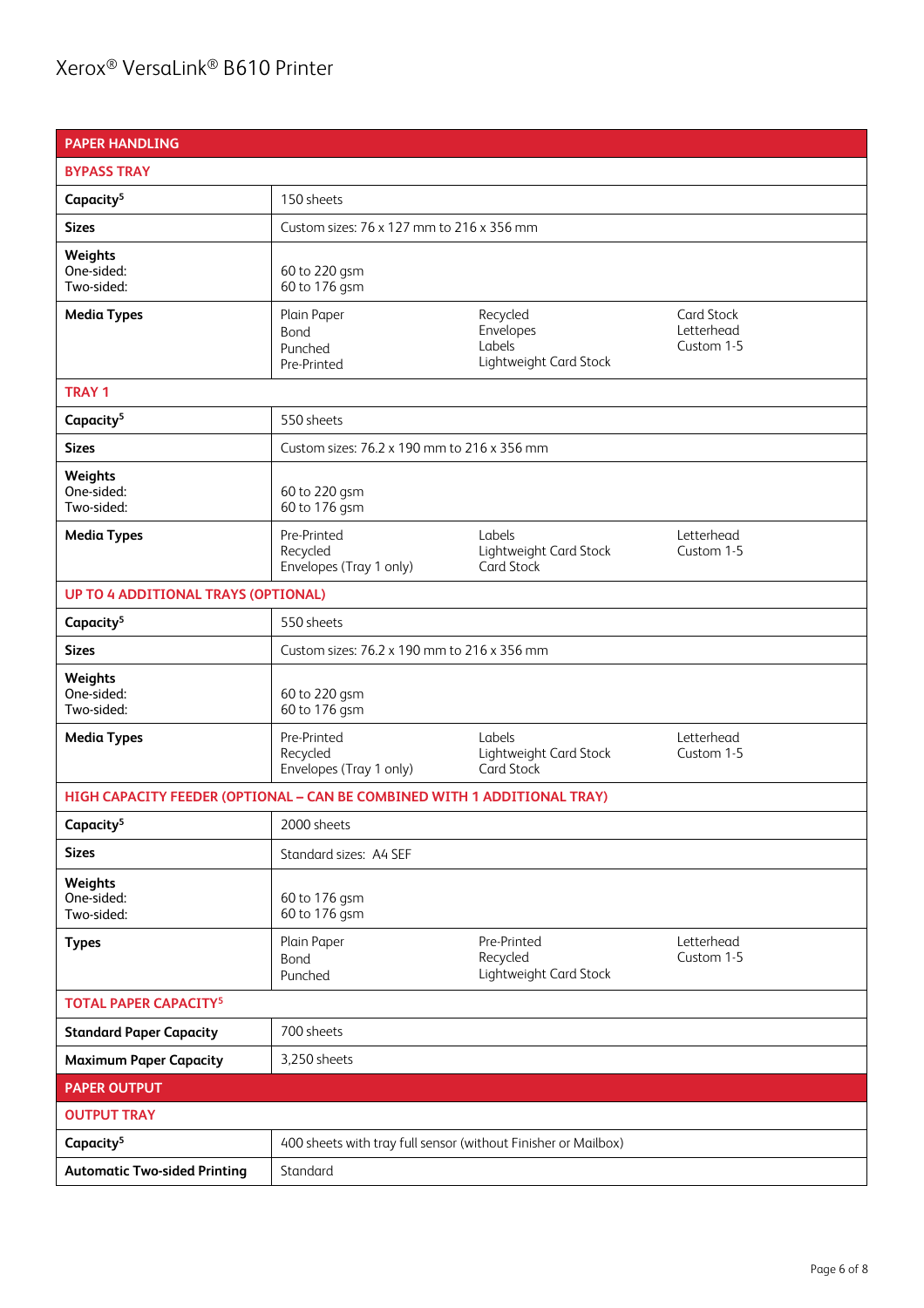| <b>FINISHER (OPTIONAL)</b>                              |                                                                                                                                                                                                                                                                                                                                                                                                                                               |  |
|---------------------------------------------------------|-----------------------------------------------------------------------------------------------------------------------------------------------------------------------------------------------------------------------------------------------------------------------------------------------------------------------------------------------------------------------------------------------------------------------------------------------|--|
| Capacity <sup>5</sup>                                   | 500-sheet tray, 50-sheet stapling                                                                                                                                                                                                                                                                                                                                                                                                             |  |
| <b>MAILBOX (OPTIONAL)</b>                               |                                                                                                                                                                                                                                                                                                                                                                                                                                               |  |
| Capacity <sup>5</sup>                                   | Four 100-sheet bins                                                                                                                                                                                                                                                                                                                                                                                                                           |  |
| <b>DEVICE MANAGEMENT</b>                                |                                                                                                                                                                                                                                                                                                                                                                                                                                               |  |
| <b>Network Protocols</b>                                | TCP/IP: HTTP/HTTPS, Internet Printing Protocol, LPR/LPD, Raw Socket Printing/Port 9100, IPv4/IPv6,<br><b>WSD</b><br><b>LDAP</b><br>Bonjour <sup>®</sup> / AirPrint <sup>®</sup><br><b>FTP</b><br>Most protocols not in use can be disabled                                                                                                                                                                                                    |  |
| <b>Administrative Protocols</b>                         | DHCP, SNMP, WINS, HTTP, HTTPS, TLS, SNTP, MDNS                                                                                                                                                                                                                                                                                                                                                                                                |  |
| <b>REMOTE CONTROL PANEL</b>                             |                                                                                                                                                                                                                                                                                                                                                                                                                                               |  |
|                                                         | • Enables faster, more convenient technical support and user training<br>• IT administrators and other authorized users can control the device remotely from a web page<br>on any device<br>• Remote user experience is identical to performing tasks directly at the device                                                                                                                                                                  |  |
| <b>XEROX<sup>®</sup> CENTREWARE<sup>®</sup> WEB</b>     |                                                                                                                                                                                                                                                                                                                                                                                                                                               |  |
|                                                         | • A Web-based server application for network administrators that permits web browser-based device<br>management from any workstation, whether running Windows or UNIX or any other operating<br>system<br>• Works with any SNMP-managed printer from any manufacturer<br>• Provides help with device discovery and installations, health checks and troubleshooting, and<br>device upgrades, as well as basic accounting and asset management |  |
| <b>EMBEDDED WEB SERVER - INTEGRATED DEVICE WEB PAGE</b> |                                                                                                                                                                                                                                                                                                                                                                                                                                               |  |
| <b>Device Status</b>                                    | • Tray status/contents<br>• Consumables status<br>• Billing/Usage<br>· Quick Links<br>• Online Support                                                                                                                                                                                                                                                                                                                                        |  |
| <b>Print Queue Viewing</b>                              | Job print queue management-view and delete                                                                                                                                                                                                                                                                                                                                                                                                    |  |
| Job Submission                                          | Print-ready files (PS, PCL, PDF, XPS, JPEG)                                                                                                                                                                                                                                                                                                                                                                                                   |  |
| <b>Device Administration</b>                            | Allows simple, remote installation setting of configuration options and management of the device                                                                                                                                                                                                                                                                                                                                              |  |
| <b>Browsers</b>                                         | Microsoft <sup>®</sup> Internet Explorer <sup>®</sup><br>Microsoft Edge <sup>™</sup><br>Mozilla <sup>™</sup> Firefox <sup>®</sup><br>Apple® Safari®<br>Google Chrome™                                                                                                                                                                                                                                                                         |  |
| <b>REMOTE SERVICES</b>                                  |                                                                                                                                                                                                                                                                                                                                                                                                                                               |  |
| <b>Automated Meter Readings</b><br>(AMR)                | Automates the process of collecting and submitting meter reads for tracking and billing of Xerox®<br>device usage. Eliminates the need for time-consuming end-user involvement and ensures that meter<br>reads are submitted to Xerox on time.                                                                                                                                                                                                |  |
| <b>Automatic Supplies</b><br>Replenishment (ASR)        | Automatically orders supplies for Xerox® output devices based on actual usage, eliminating the need<br>to manually manage supplies inventory.                                                                                                                                                                                                                                                                                                 |  |